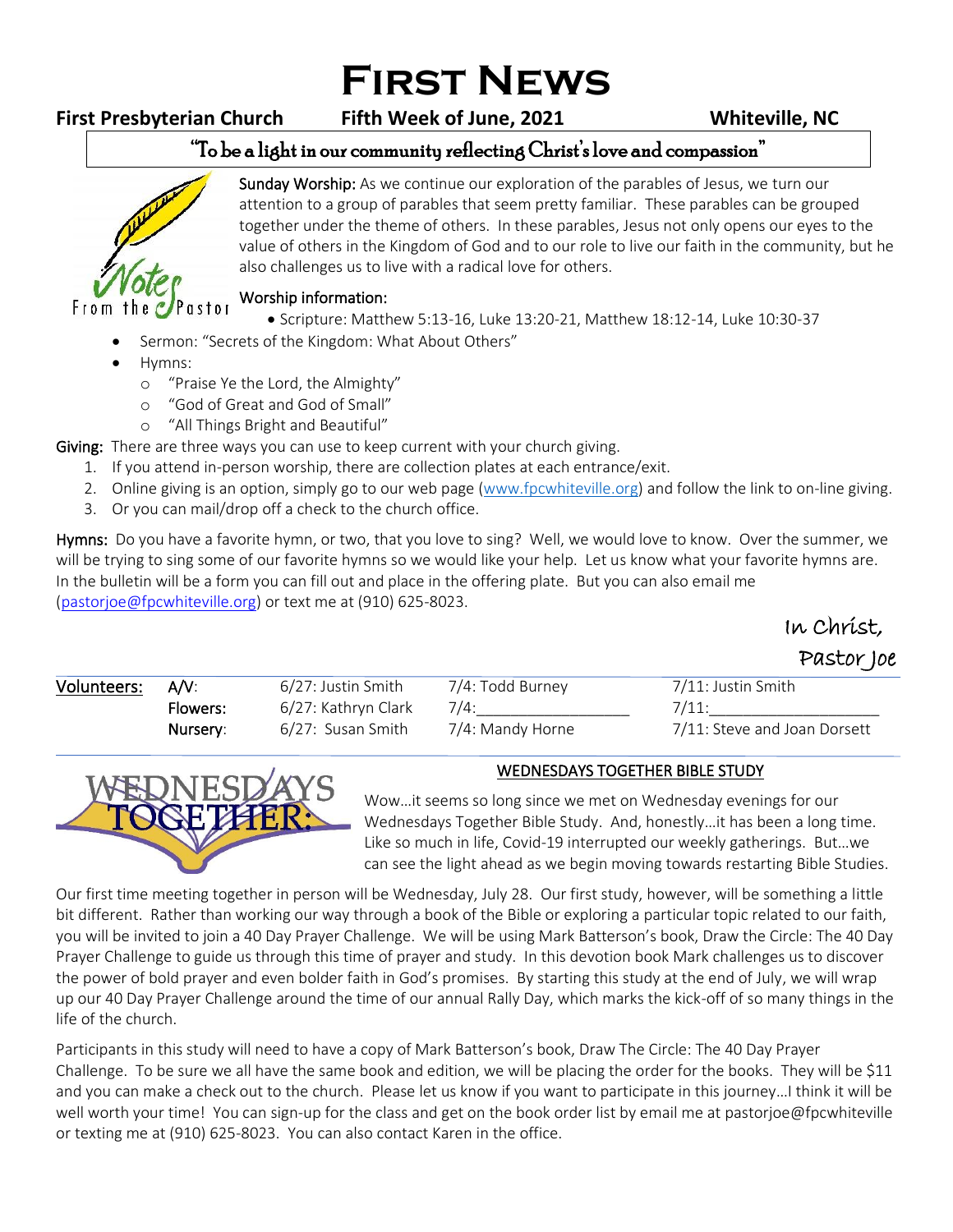# **June and July, 2021 Worship Schedule**

Head Usher for June: Will Scott

June 27: Fifth Sunday after Pentecost 11:00 am In-Person Worship

*(no children's Sunday School) Nursery now available!* Scripture: *Matthew 5:13-16, Luke 13:20-21, Matthew 18:12-14, Luke 10:30-37* Sermon: "Secrets of the Kingdom: What About Others"

#### Head Usher for July: Joan Dorsett

| July 4: Sixth Sunday after Pentecost                        | July 11: Seventh Sunday after Pentecost                     |  |
|-------------------------------------------------------------|-------------------------------------------------------------|--|
| 11:00 am In-Person Worship                                  | 11:00 am In-Person Worship                                  |  |
| (no children's Sunday School) <b>Nursery now available!</b> | (no children's Sunday School) <b>Nursery now available!</b> |  |
| Scripture: Matthew 18:23-35, Luke 7:36-50                   | Scripture: Luke 15:11-32, Luke 18:9-14                      |  |
| Sermon: "Secrets of the Kingdom: Blessed are the Merciful"  | Sermon: "Secrets of the Kingdom: Humility"                  |  |



1- Paula Smith, 3- Ed Grigsby, 5- John Lawson Cook, 5- Susan Smith, 7- Ann Hall, 7- Helen Holden, 8- Riley Medford, 9- Scott Smith, 10- Campbell Thompson, 14- Steve Dorsett, 15- Sealey Scott, 20- Tanner Hester, 21- Danny McNeill, 22- Kelly Prince, 24- Coke Gray II, 24- Cherye Moody, 24- Will Scott, 25- Rita Lewis, 27- Caroline Smith, 29- J.B. Elkins, 29- Pete Kindschuh, 29- Butch Row, 30- Mary Wheatley



1- Elizabeth Turner, 2- Kaye Pope, 5- Jonathan Medford, 6- Mary Janet Maxwell, 7- Kirk Clark, 7- Laura McNeill, 8- Annette Powell, 8- John Thompson, 11- Janet Gray, 12 – Clark Owens, 14- Kathryn Thompson Davenport, 15- Mark Bannerman, 17- Julie Stocks, 18- Fred Meekins, 19 – Ariel Thompson, 20- R.L. Lewis, 20- Julia Smith, 22- Matthew McLean, 25- Kyle Ramey, 28- Matthew Thomas, 31- Lacey Hooks.

*Prayer Concerns:* Geraldine Becker; John Hall; Bob High; Rita & R. L. Lewis; Butch Row; Walter Strickland. *Assisted Care:* Charlene Hinnant; Kenneth Smith.

*Friends:*

Pat Allen – *friend of Butch Row, Alzheimer's*  Sarah Anglin - *family of Todd Burney, stroke.* Richard Blake –*friend of David Trogdon, back & spine surgery* Jack Branch – *friend of Donald & Judy Hester, cancer* Hugo & Paula Caesares–*friends of the Trogdons, mission trip* Matthew Coker – *friend of Pastor Joe, heart transplant* Billie Joe Conrad

Mary Donnan - *friend of Butch Row, cancer* Betty Engen Faircloth *– friend of the church, cancer* Richard Hobgood – *Kathryn Clark's brother, burns* Shelby Hodge

Rhonda Housend – *friend of Steve Smith, health issues* Martha & PW Jessup – *family of Kirk Clark, COVID-19* Family of Roger Kennedy – *friend of David Trogdon , passed away* C.P. Lewis - *friend of Steve & Joan Dorsett, health issues*

Julie Malone – *cousin of Butch Row, dementia* Jerome McPherson

Helen Reid – *grandmother of Jonathan Medford, COVID-19* Thetus Sessions – *mother of Janet Gray, age related issues* Shiryl Smith – *friend of Butch Row, gallbladder issues* William Smith – *friend of Sara Cartrette, stroke* Nancy Washburn - *mother of Pastor Joe*

*Please notify the office when names can be removed.*

*Sympathy to Lou Ogden, Kathryn, Isabel, and Evans Humphreys, and the family of Dr. Billy Ogden upon his death on June 15, 2021.*

*The flowers today are given to the glory of God in memory of Dolores Harris, Ginger Scott, David Goldston, Freddie Stell, Anna Jane Collier, and Billy Ogden from Kathryn and Kirk Clark.*

**Contact the church office: 910-642-2253 Website: www.fpcwhiteville.org Pastor Joe:** [pastorjoe@fpcwhiteville.org](mailto:pastorjoe@fpcwhiteville.org) **Cell: 910-625-8023** NEW OFFICE HOURS: 8:30-2:30pm - Mondays, Tuesdays, Thursdays, and Fridays **Angela Washburn:** joeandangelawashburn@gmail.com **Karen: karen: [karen@fpcwhiteville.org](mailto:karen@fpcwhiteville.org) Karen**: **karen@fpcwhiteville.org** *n* **Live-Stream of Service**: www.facebook.com/fpcwhiteville, Twitter, YouTube, Spectrum Channel 1304, and Roku